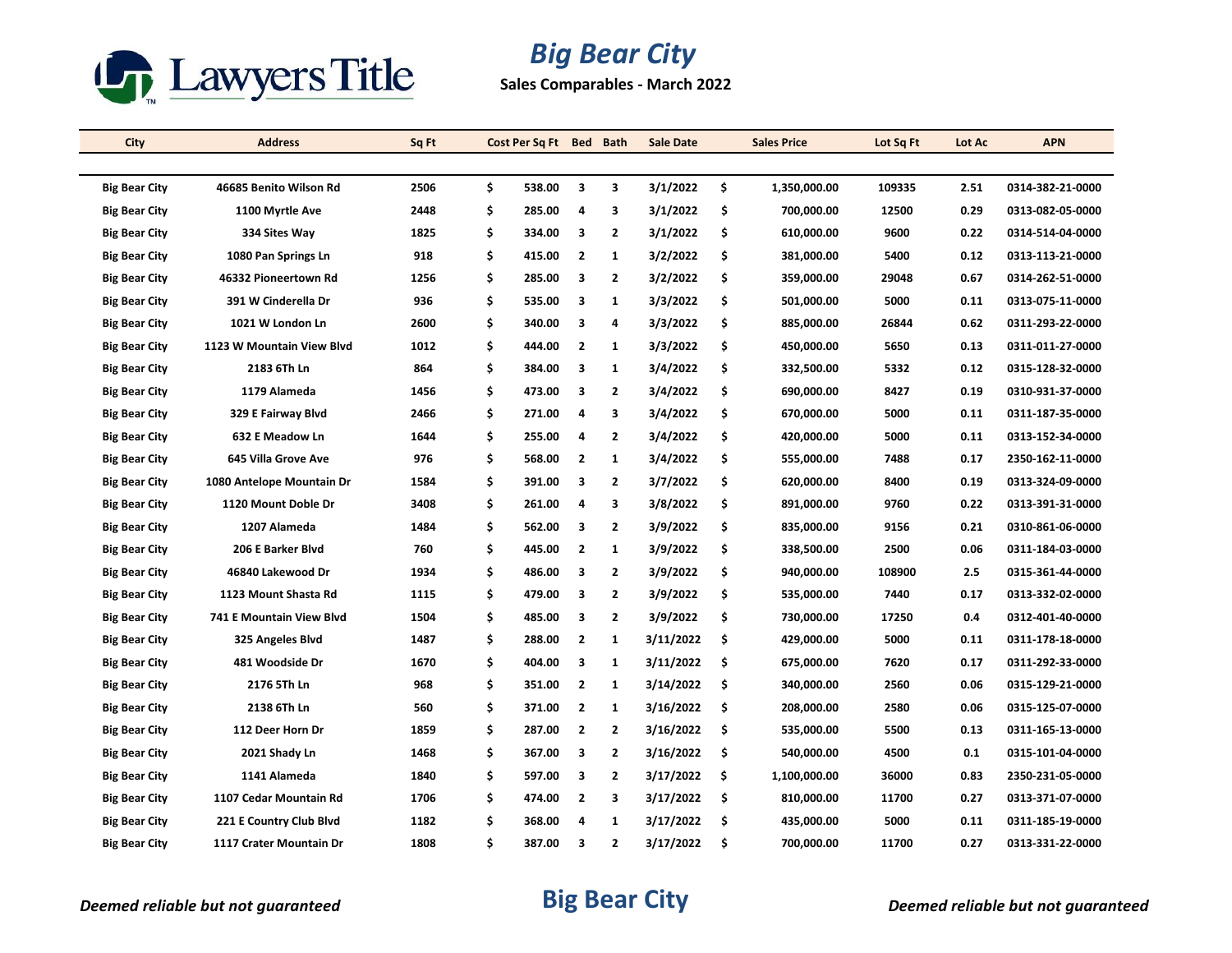

## *Big Bear City*

**Sales Comparables - March 2022**

| City                 | <b>Address</b>            | Sq Ft |    | Cost Per Sq Ft Bed Bath |                |                | <b>Sale Date</b> |      | <b>Sales Price</b> | Lot Sq Ft | Lot Ac | <b>APN</b>       |
|----------------------|---------------------------|-------|----|-------------------------|----------------|----------------|------------------|------|--------------------|-----------|--------|------------------|
|                      |                           |       |    |                         |                |                |                  |      |                    |           |        |                  |
| <b>Big Bear City</b> | 1437 Klamath Ct           | 1296  | \$ | 526.00                  | $\overline{2}$ | $\overline{2}$ | 3/17/2022        | - \$ | 682,500.00         | 7785      | 0.18   | 2350-243-01-0000 |
| <b>Big Bear City</b> | 1019 Sierra Ave           | 1200  | \$ | 297.00                  | $\overline{2}$ | $\overline{2}$ | 3/17/2022        | \$   | 357,000.00         | 3750      | 0.09   | 0313-093-25-0000 |
| <b>Big Bear City</b> | 734 W Valley Blvd         | 1710  | \$ | 456.00                  | 3              | $\overline{2}$ | 3/17/2022        | -\$  | 780,000.00         | 9775      | 0.22   | 2328-614-01-0000 |
| <b>Big Bear City</b> | 550 Villa Grove Ave       | 1280  | \$ | 472.00                  | 2              | 1              | 3/17/2022        | \$.  | 605,000.00         | 7800      | 0.18   | 2350-052-05-0000 |
| <b>Big Bear City</b> | 2099 4Th Ln               | 800   | \$ | 472.00                  | $\overline{2}$ | 1              | 3/18/2022        | -\$  | 378,000.00         | 4608      | 0.11   | 0315-087-17-0000 |
| <b>Big Bear City</b> | 9 Belmont Dr              | 1306  | \$ | 497.00                  | 3              | $\overline{2}$ | 3/21/2022        | -\$  | 650,000.00         | 7370      | 0.17   | 0311-284-01-0000 |
| <b>Big Bear City</b> | 213 E Big Bear Blvd       | 599   | \$ | 550.00                  | $\mathbf{1}$   | $\mathbf{1}$   | 3/21/2022        | -\$  | 330,000.00         | 3500      | 0.08   | 0311-186-29-0000 |
| <b>Big Bear City</b> | 1241 Pine Ln              | 1705  | \$ | 340.00                  | 3              | 2              | 3/21/2022        | -\$  | 580,000.00         | 8881      | 0.2    | 0314-484-08-0000 |
| <b>Big Bear City</b> | 905 Tinkerbell Ave        | 1340  | \$ | 451.00                  | 3              | 3              | 3/21/2022        | -\$  | 605,000.00         | 5000      | 0.11   | 0313-053-34-0000 |
| <b>Big Bear City</b> | 136 Winding Ln            | 779   | \$ | 596.00                  | $\overline{2}$ | $\mathbf{2}$   | 3/21/2022        | Ŝ.   | 465,000.00         | 6240      | 0.14   | 0311-088-22-0000 |
| <b>Big Bear City</b> | 425 Barrett Way           | 1440  | \$ | 277.00                  | 3              | $\mathbf{2}$   | 3/22/2022        | \$.  | 399,500.00         | 6000      | 0.14   | 0312-044-11-0000 |
| <b>Big Bear City</b> | 634 Villa Grove Ave       | 2253  | \$ | 432.00                  | з              | 1              | 3/22/2022        | \$.  | 975,000.00         | 7200      | 0.17   | 2350-161-05-0000 |
| <b>Big Bear City</b> | 1089 Hemlock Ln           | 1512  | \$ | 357.00                  | 3              | $\overline{2}$ | 3/23/2022        | -\$  | 540,000.00         | 7200      | 0.17   | 0315-333-07-0000 |
| <b>Big Bear City</b> | 1017 W London Ln          | 1513  | \$ | 481.00                  | $\overline{2}$ | $\overline{2}$ | 3/23/2022        | Ŝ.   | 728,000.00         | 28000     | 0.64   | 0311-293-20-0000 |
| <b>Big Bear City</b> | 228 E Mojave Blvd         | 950   | \$ | 447.00                  | $\overline{2}$ | $\mathbf{1}$   | 3/23/2022        | -\$  | 425,000.00         | 5000      | 0.11   | 0311-152-01-0000 |
| <b>Big Bear City</b> | 448 E Mountain View Blvd  | 1402  | \$ | 399.00                  | 3              | 2              | 3/23/2022        | \$   | 560,000.00         | 7210      | 0.17   | 0312-381-07-0000 |
| <b>Big Bear City</b> | 625 Rosehill Dr           | 964   | \$ | 342.00                  | $\overline{2}$ | $\overline{2}$ | 3/23/2022        | \$.  | 330,000.00         | 2825      | 0.06   | 0311-162-02-0000 |
| <b>Big Bear City</b> | 1045 Whispering Forest Dr | 2712  | \$ | 248.00                  | 3              | $\overline{2}$ | 3/23/2022        | Ŝ.   | 675,000.00         | 7700      | 0.18   | 0313-352-17-0000 |
| <b>Big Bear City</b> | 104 Greenspot Blvd        | 1244  | \$ | 320.00                  | $\overline{2}$ | $\mathbf{2}$   | 3/24/2022        | \$.  | 399,000.00         | 7296      | 0.17   | 0314-463-05-0000 |
| <b>Big Bear City</b> | 581 Lakewood Dr           | 1548  | \$ | 490.00                  | 3              | 2              | 3/24/2022        | \$   | 760,000.00         | 81544     | 1.872  | 0314-422-64-0000 |
| <b>Big Bear City</b> | 2159 3Rd Ln               | 622   | \$ | 448.00                  | $\mathbf{1}$   | 1              | 3/25/2022        | -\$  | 279,000.00         | 2400      | 0.06   | 0315-136-16-0000 |
| <b>Big Bear City</b> | 2201 Mahogany Ln          | 1438  | \$ | 244.00                  | 5              | $\mathbf{1}$   | 3/25/2022        | -\$  | 352,000.00         | 6900      | 0.16   | 0315-335-10-0000 |
| <b>Big Bear City</b> | 661 Pine Ln               | 680   | \$ | 529.00                  | $\overline{2}$ | 1              | 3/25/2022        | \$.  | 360,000.00         | 2400      | 0.06   | 2350-627-05-0000 |
| <b>Big Bear City</b> | 2125 4Th Ln               | 1296  | Ś. | 258.00                  | $\mathbf{2}$   | $\overline{2}$ | 3/29/2022        | \$.  | 335,000.00         | 6850      | 0.16   | 0315-123-53-0000 |
| <b>Big Bear City</b> | 316 E Sherwood Blvd       | 658   | \$ | 653.00                  | $\overline{2}$ | 1              | 3/29/2022        | Ŝ.   | 430.000.00         | 5000      | 0.11   | 0311-199-05-0000 |